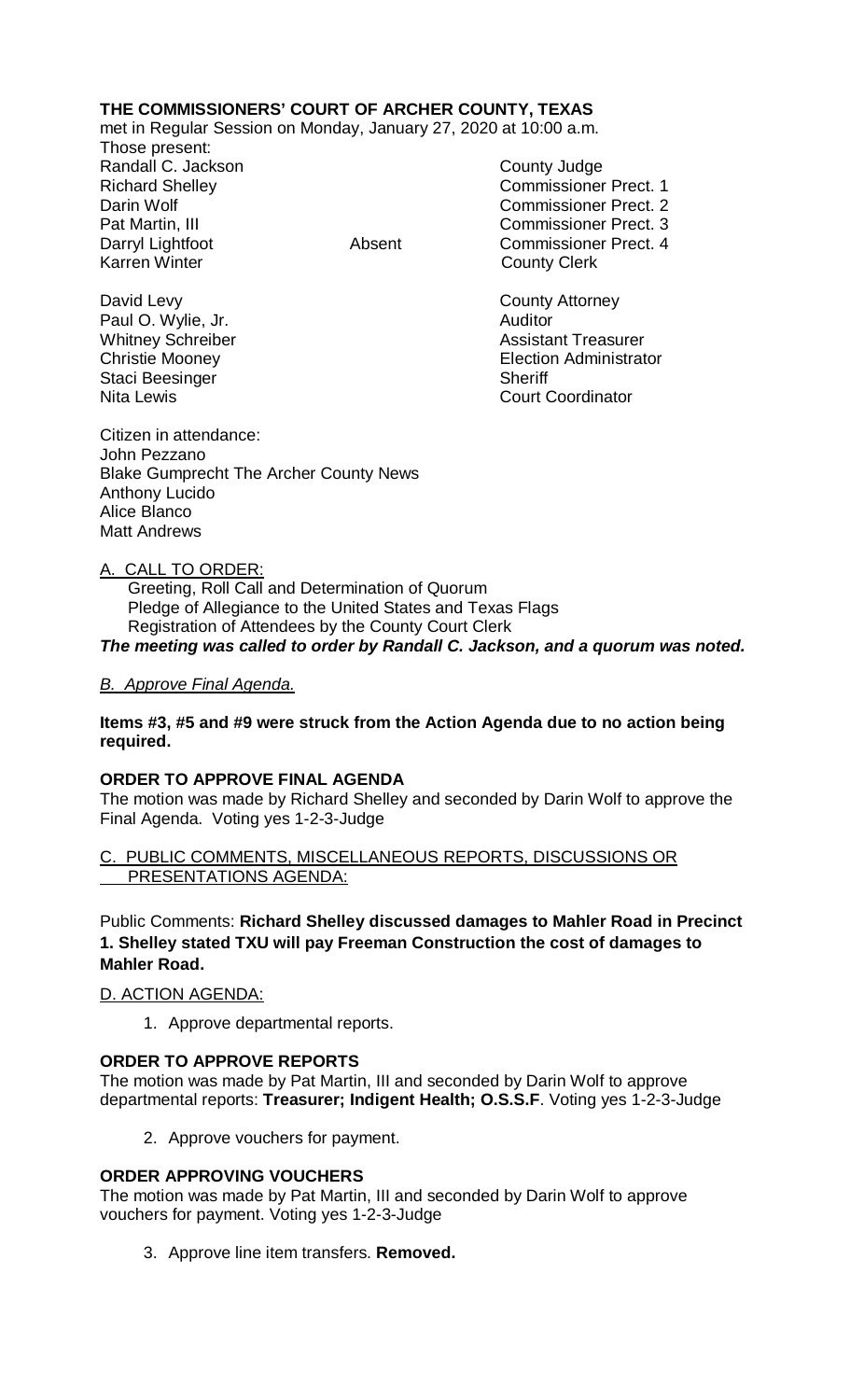4. Approve Education Certificates.

### **ORDER APPROVING CERTIFICATES**

The motion was made by Randall C. Jackson and seconded by Richard Shelley to approve education certificates: **Karren Winter; Lori Rutledge; Dawn Vieth**. Voting yes 1-2-3-Judge

- 5. Approve Publisher's Certificates. **Removed.**
- 6. Discuss and/or take action on division of Lakeside City lots. **Randall C. Jackson discussed Triangle Estates plat.**

### **ORDER TO APPROVE PLAT**

The motion was made by Richard Shelley and seconded by Pat Martin, III to approve Triangle Estate Lots 3G and 3H. Voting yes 1-2-3-Judge

- 7. Discuss and/or take action on dance/class reunion at 4-H Barn. (Tabled item from January 13, 2020 agenda) **Randall C. Jackson discussed that the rodeo committee did not want to rent the 4-H barn. Plans were in motion to have a dance on old tennis courts for the 75th anniversary. Rodeo Committee stated they would approach the Court at a later date to rent the Activity Building as a backup location for dance in case of rain. No action taken.**
- 8. Presentation by Archer County resident Tony Lucido regarding property off T-Bone Road. **Darin Wolf discussed the property of Tony Lucido on T-Bone road to open up a new subdivision. Tony Lucido reported that he was interested in opening a new subdivision on T-Bone Road. Lucido is asking Court to help get T-Bone Road in better condition to help sell the lots. Lucido asked about any grants available. No action taken.**
- 9. Discuss and/or take action on Otis Elevator Contract Options. **Removed.**
- 10.Consider and/or approve *Order of Appointment for the Early Voting Ballot Board and Signature Verification Committee* for the March 3, 2020 Republican and Democratic Primary. **Christie Mooney discussed the boards needing to be appointed for the Primary Election.**

#### **ORDER TO APPOINT BOARD**

The motion was made by Randall C. Jackson and seconded by Darin Wolf to appoint the Early Voting Ballot Board and Signature Verification Committee for the March 3, 2020 Republican and Democratic Primary. Voting yes 1-2-3-Judge

| Presiding Judge         | <b>Nita Lewis</b>  |
|-------------------------|--------------------|
| <b>Committee Member</b> | <b>Karen Aulds</b> |
| <b>Committee Member</b> | Kristi Malone      |

11.Consider and/or approve *Order of Appointment to the Central Counting Station Board* for the March 3, 2020 Republican and Democratic Primary.

### **ORDER OF APPOINTMENT OF BOARD**

The motion was made by Pat Martin, III and seconded by Darin Wolf to approve Order of Appointment to the Central Counting Station. Voting yes 1-2-3-Judge

| Presiding Judge | <b>Christie Mooney</b> |
|-----------------|------------------------|
| Talley Judge    | <b>Karren Winter</b>   |
| <b>Clerk</b>    | Karen Aulds            |
| <b>Clerk</b>    | Kristi Malone          |

12.Discuss and/or take action on the Abatement proposal for the Trinity Hills Wind Farm repower project. **Randall C. Jackson discussed the wind farm**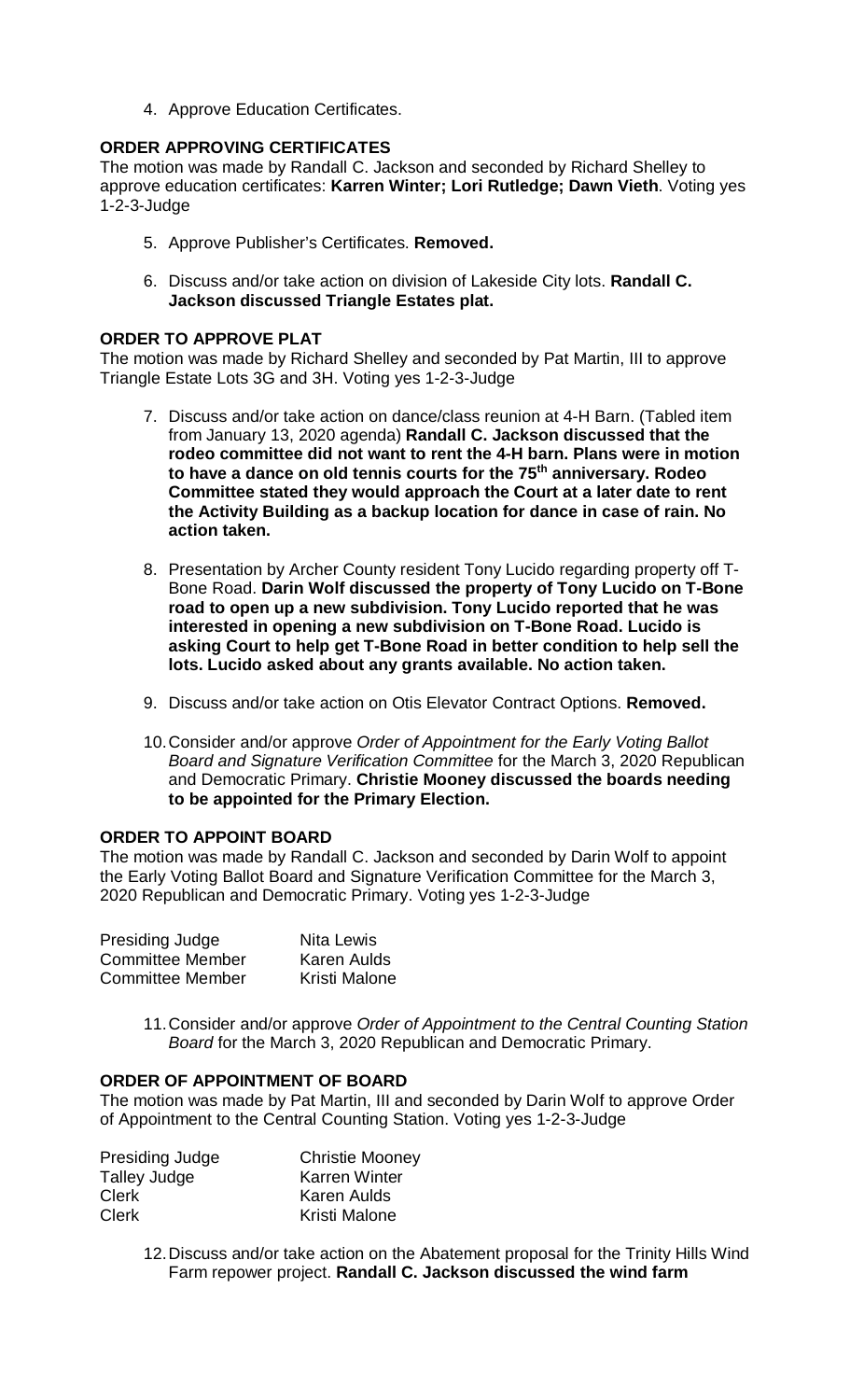**repower project. David Levy reported on the proposal presented to the Court for consideration from Trinity Hills Wind Farm. Mr. Levy urges the Court not to enter into the proposal. Pat Martin, III agrees with Mr. Levy that there is not any reason to enter into an abatement proposal with Trinity Hills Wind Farm.** 

### **ORDER TO DENY PROPOSAL**

The motion was made by Richard Shelley and seconded by Pat Martin, III to deny the abatement proposal for the Trinity Hills Wind Farm repower project. Voting yes 1-2-3- **Judge** 

13.Discuss and/or take action on the potential buyer's bids and letters of intent for the Archer County Museum/Jail. **Randall C. Jackson reported that the date to end the advertising for the Museum is January 31, 2020. David Levy discussed having a special meeting to open bids and then have another meeting at a later date to discuss bids.** 

#### **ORDER TO SET DATE**

The motion was made by Darin Wolf and seconded by Richard Shelley to set date to open bids for sale of the Museum for Tuesday, February 4, 2020 at 10:00 a.m. Voting yes 1-2-3-Judge

14.Consider and/or confirm the Trade-in and Lease transaction for new EMC vehicle.

#### **American National Leasing**

| 2019 Ford F250 Crewcab 4wd Pickup        |            | 36mo lease/purchase 48mo lease/purchase |
|------------------------------------------|------------|-----------------------------------------|
| Dealer Purchase                          | \$33,975   | \$33,975                                |
| Upfit-4Wheel Performance                 | \$1,115    | \$1,115                                 |
| Upfit-Mobile Phone of Texas              | \$5,745    | \$5,745                                 |
| + ANLC doc fee                           | \$100      | \$100                                   |
| - Down Payment from sale of 2014 Tahoe   | (\$18,000) | (\$18,000)                              |
| Total                                    | \$22,935   | \$22,935                                |
| <b>Estimated Start Date January 2020</b> |            |                                         |
| 2021 Payment #1                          | \$8,234    | \$6,289                                 |
| 2022 Payment #2                          | \$8,234    | \$6,289                                 |
| 2023 Payment #3                          | \$8,234    | \$6,289                                 |
| 2024 Payment #4                          |            | \$6289                                  |
| <b>Residual Purchase</b>                 | \$1        | \$1                                     |
| Rate                                     | 3.80%      | 3.80%                                   |
| Mileage Estimate                         | n/a        | n/a                                     |

#### **ORDER APPROVING LEASE AND TRADE-IN**

The motion was made by Darin Wolf and seconded by Richard Shelley to approve lease purchase for 2019 Ford F250 Crewcab 4wd Pickup for the Emergency Management Coordinator for 36 months with American National Leasing. Voting yes1-2-Judge; 3 Abstained

15.Discuss and/or take action on repairs to the Health Department building. **Pat Martin, III discussed the repairs needed at the Health Department Building.** 

## **ORDER TO APPROVE REPAIRS**

The motion was made by Richard Shelley and seconded by Darin Wolf to approve repairs to the Health Department Building under the direction of Pat Martin, III as estimated. Voting yes 1-2-3-Judge

16.Discuss and/or take action on soliciting bids for repair of the Courthouse. **Pat Martin, III discussed repairing the Courthouse balconies that leak. The wood under the metal would need to be replaced and then spray foam the metal covering.**